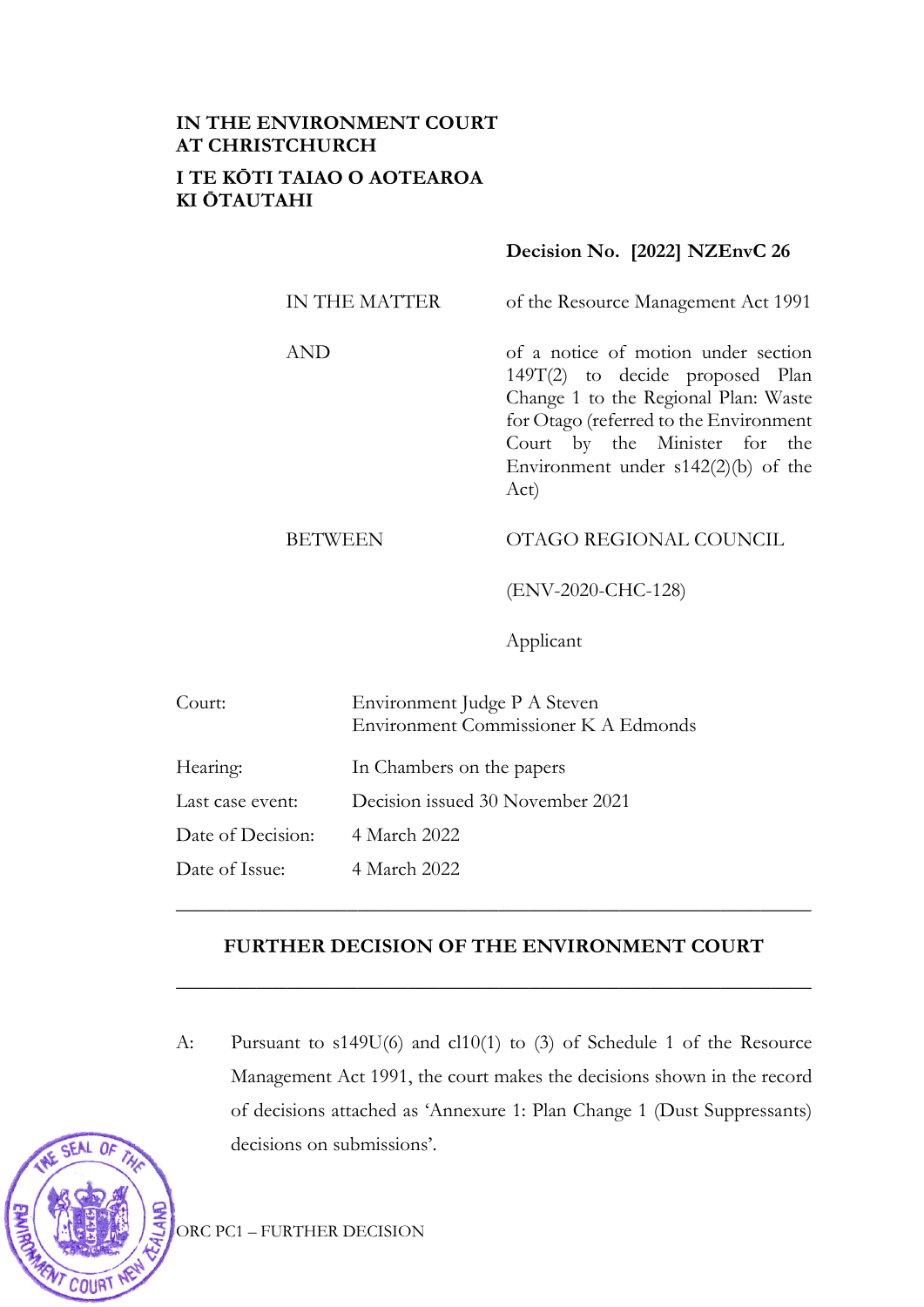#### **REASONS**

#### **Introduction**

[1] The Minister for the Environment directed that Plan Change 1 ('PC1') to the Regional Plan: Waste for Otago be referred to the Environment Court under s142(2)(b) of the Act to give a decision on the provisions and matters raised in submissions.

[2] The court's decision *Re Otago Regional Council* [2021] NZEnvC 185 deals with the PC1 topic of the use of dust suppressants, and particularly, waste oil in Chapter 6. The court's decision followed the lodgement of amended provisions agreed by the parties who attended mediation<sup>[1](#page-1-0)</sup> and an affidavit in support of Dolina Lily Lee, a senior analyst freshwater and land at the Regional Council. After a hearing on the papers, the court approved, pursuant to s149U(6) and cl10(1) to (3) of Schedule 1 of the Resource Management Act 1991, an amended version of PC1 as set out in 'Annexure 1: Plan Change 1 (Dust Suppressants) Provisions' to that decision.

### **A record of decisions on submissions**

[3] The court received a memorandum from the Regional Council on 15 February 2022, drawing the court's attention to a possible omission in its decision. It noted that the court did not include a record of decisions on submissions. While the Regional Council acknowledges that a decision on submissions does not require the court to give a decision that addresses each submission individually,<sup>[2](#page-1-1)</sup> and the decision on submissions and reasons may address the submissions by grouping them according to provisions or matters to which they relate,<sup>[3](#page-1-2)</sup> it considers a decision on submissions including the reasons for

<span id="page-1-0"></span><sup>1</sup> *Re Otago Regional Council* [2021] NZEnvC 185 at [4]-[6].

<span id="page-1-1"></span><sup>2</sup> RMA, Schedule 1, cl10(3).

<span id="page-1-2"></span><sup>3</sup> RMA, Schedule 1, cl10(2)(a).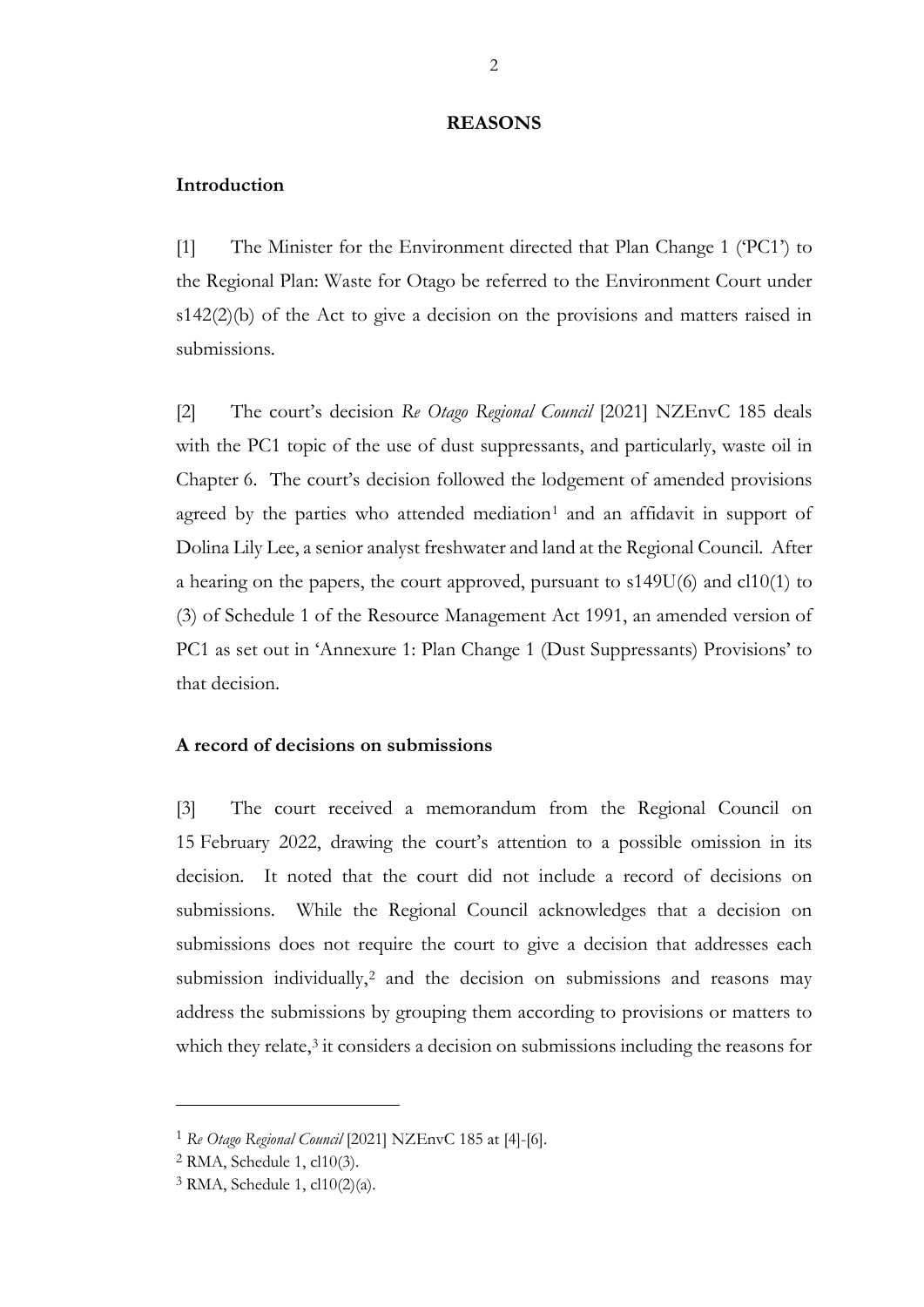accepting and rejecting the submissions is needed in order to fulfil the court's decision-making obligations as part of the call-in process.

[4] Ms Lee's affidavit attached (in Annexure 4) recommended decisions on the relief sought in all the submissions with reasons, including on submissions from submitters who were not s274 parties, on Chapter 6 provisions in the notified plan change.

[5] The court accepts the Regional Council's argument and will issue a record of decisions on individual submissions, for completeness. The court has considered Ms Lee's recommended decisions, and concurs with them. However, the reasons for decisions on submissions are encapsulated in the reasoning set out in the court's earlier decision, so Ms Lee's reasons have been omitted from the record of submissions.

#### **Decision on submissions**

[6] Pursuant to s149U(6) and cl10(1) to (3) of Schedule 1 of the Resource Management Act 1991, the court makes the decisions shown in the record of decisions attached as 'Annexure 1: Plan Change 1 (Dust Suppressants) decisions on submissions'.

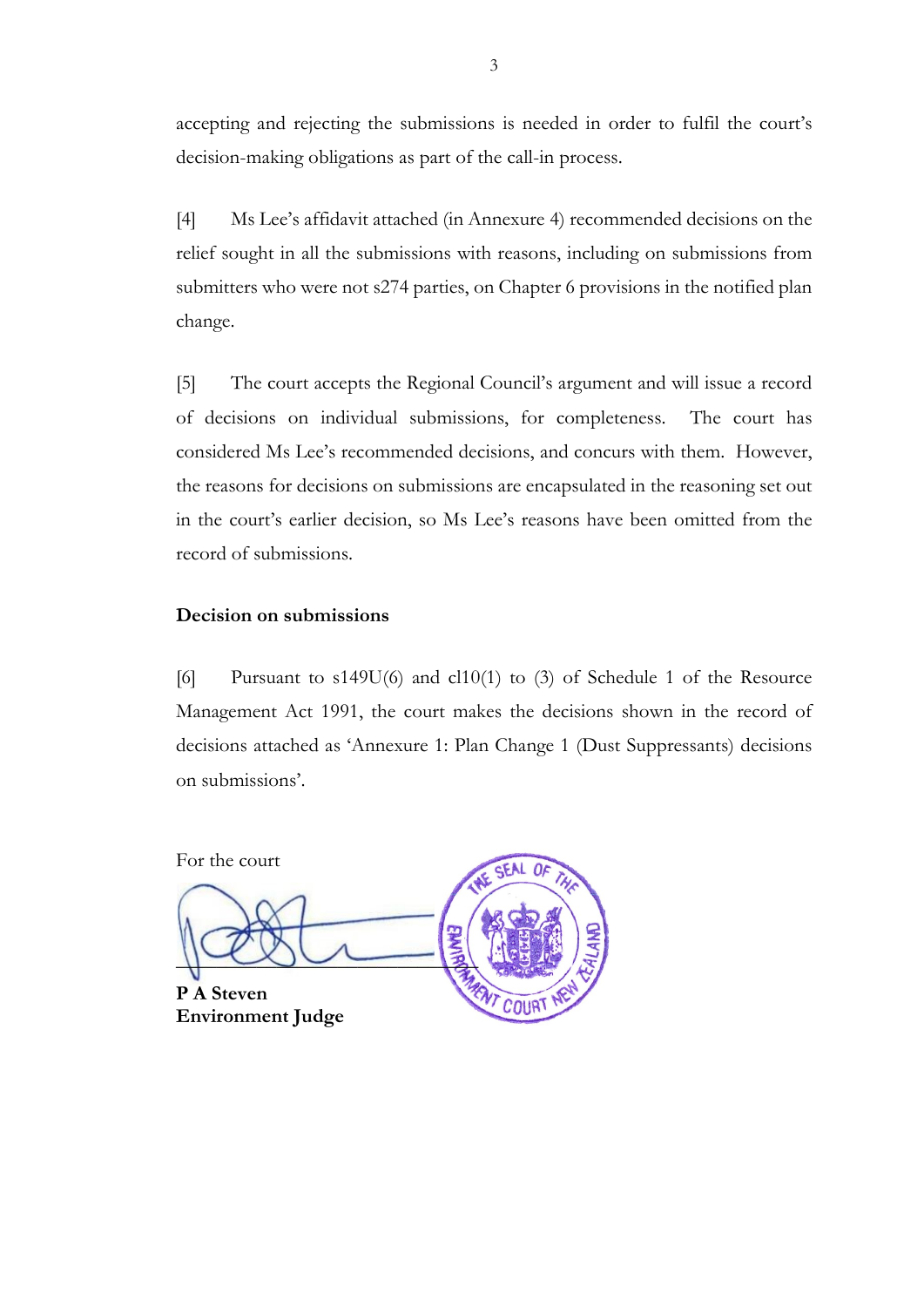# **Annexure 1: Plan Change 1 (Dust Suppressants) decisions on submissions**

| <b>Row</b>      | Provision          | Submitter<br>ID | Submission<br>Point ID | Further<br><b>Submitter ID</b> | <b>Submitter Name</b>                                                                      | Support/<br>Oppose | <b>Decision requested</b>                                                                                                                                                                                       | <b>Court decision</b>                           |
|-----------------|--------------------|-----------------|------------------------|--------------------------------|--------------------------------------------------------------------------------------------|--------------------|-----------------------------------------------------------------------------------------------------------------------------------------------------------------------------------------------------------------|-------------------------------------------------|
|                 | Chapter 6          | 10007           | 10007.01               |                                | Helen and John Barrett                                                                     | Oppose             | Decline the plan change.                                                                                                                                                                                        | Reject                                          |
| 2               | Chapter 6          | 10013           | 10013.01               |                                | Residents of lower Coronet Peak<br><b>Station Road, Queenstown</b>                         | Oppose             | Delete proposed provisions which disallow use of waste oil as a dust suppressant.                                                                                                                               | Reject                                          |
| $\mathfrak{Z}$  | Chapter 6          | 10006           | 10006.01               |                                | John Fenby                                                                                 | Oppose             | Approve the plan change with amendments - allow limited use of oil as a<br>suppressant within a specified distance of a rural home.                                                                             | Reject                                          |
| 4               | Chapter 6          | 10019           | 10019.01               |                                | <b>Dunedin City Council:</b>                                                               | Support            | Amend by providing a 1-year transition period to cease using waste oil as a dust<br>suppressant.                                                                                                                | The DCC ha<br>submissions c<br>response require |
| $5\overline{)}$ |                    |                 |                        | FS102                          | Federated Farmers of New Zealand<br>Otago and North Otago provinces                        | Support            |                                                                                                                                                                                                                 | See above                                       |
| 6               |                    |                 |                        | FS104                          | Southern District Health Board                                                             | Oppose             |                                                                                                                                                                                                                 | See above                                       |
|                 | Chapter 6          | 10014           | 10006.01               |                                | <b>James Miles</b>                                                                         | Oppose             | Approve the plan change with amendments - require all residential houses within<br>100m of an unsealed road with a speed limit over 30kph to have a 50m sealed<br>section of road on each side of the dwelling. | Reject                                          |
| 8               | Chapter 6          | 10010           | 10010.02               |                                | <b>Matthew Sole</b>                                                                        | Support            | Retain the plan change as notified.                                                                                                                                                                             | Reject                                          |
| -9              | Section 6.1.2.2    | 10027           | 10027.01               |                                | <b>Federated Farmers of New Zealand</b><br>Otago and North Otago provinces                 | Support            | Adopt deletion of the word "lubricating" throughout section 6.1.2.2;<br>and<br>Delete reference to 1991 survey.                                                                                                 | Accept in part                                  |
| 10              | Section 6.1.2.2    | 10031           | 10031.02               |                                | <b>Department of Conservation</b>                                                          | Support            | Retain additions to Section 6.1.2.2.                                                                                                                                                                            | Accept                                          |
|                 |                    | 10025           | 10025.01               |                                | Royal Forest and Bird Protection                                                           |                    |                                                                                                                                                                                                                 |                                                 |
| 11              | <b>Issue 6.2.5</b> | 10027           | 10027.02               |                                | Society of New Zealand Inc<br>Federated Farmers of New Zealand -                           |                    | Retain Issue 6.2.5 as notified.                                                                                                                                                                                 | Accept                                          |
|                 |                    |                 |                        |                                | Otago and North Otago provinces                                                            |                    |                                                                                                                                                                                                                 |                                                 |
| 12              | Objective 6.3.1    | 10031           | 10031                  |                                | <b>Director General of Conservation</b>                                                    |                    | Retain additions to Objective 6.3.1.                                                                                                                                                                            | Accept                                          |
| 13              | Policy 6.4.10      | 10009           | 10009.10               |                                | <b>Southern District Health Board</b>                                                      | Support            | Amend final sentence of explanation to Policy 6.4.10 as follows:<br>With safer alternatives now more readily available, waste oil should no longer must<br>not be applied as a dust suppressant.                | Accept                                          |
| 14              |                    |                 |                        | FS102                          | Federated Farmers of New Zealand<br>Otago and North Otago provinces                        | Oppose             |                                                                                                                                                                                                                 | Reject                                          |
| 15              | Policy 6.4.10      | 10025           | 10025.02               |                                | Royal Forest and Bird Protection<br>Society of New Zealand Inc                             | Support            | Retain Policy 6.4.10 as notified.                                                                                                                                                                               | Reject                                          |
|                 |                    | 10027           | 10027.03               |                                | Federated Farmers of New Zealand -<br>Otago and North Otago provinces                      |                    |                                                                                                                                                                                                                 |                                                 |
|                 |                    | 10031           | 10031.03               |                                | <b>Director General of Conservation</b><br>Te Rūnanga o Moeraki, Kāti Huirapa              |                    |                                                                                                                                                                                                                 |                                                 |
|                 |                    | 10018           | 10018.01               |                                | Rūnaka ki Puketeraki, Te Rūnanga o<br>Ōtākou<br>and Hokonui Rūnanga (Kāi Tahu ki<br>Otago) |                    |                                                                                                                                                                                                                 |                                                 |
|                 |                    | 10021           | 10021.01               |                                | Te Rūnanga o Ngāi Tahu                                                                     |                    |                                                                                                                                                                                                                 |                                                 |
|                 |                    | 10023           | 10023.01               |                                | Ngāi Tahu Ki Murihiku                                                                      |                    |                                                                                                                                                                                                                 |                                                 |

|                      | <b>Court decision</b>                                                                                                                |
|----------------------|--------------------------------------------------------------------------------------------------------------------------------------|
|                      | Reject                                                                                                                               |
| ressant.             | Reject                                                                                                                               |
| oil as a             | Reject                                                                                                                               |
| s a dust             | The<br>$\overline{DCC}$<br>has withdrawn<br>their<br>submissions<br>this issue.<br>$\rm No$<br>on<br>response required.<br>See above |
|                      | See above                                                                                                                            |
| s within<br>n sealed | Reject                                                                                                                               |
|                      | Reject                                                                                                                               |
|                      | Accept in part                                                                                                                       |
|                      | Accept                                                                                                                               |
|                      | Accept                                                                                                                               |
|                      | Accept                                                                                                                               |
| <u>er must</u>       | Accept                                                                                                                               |
|                      | Reject                                                                                                                               |
|                      | Reject                                                                                                                               |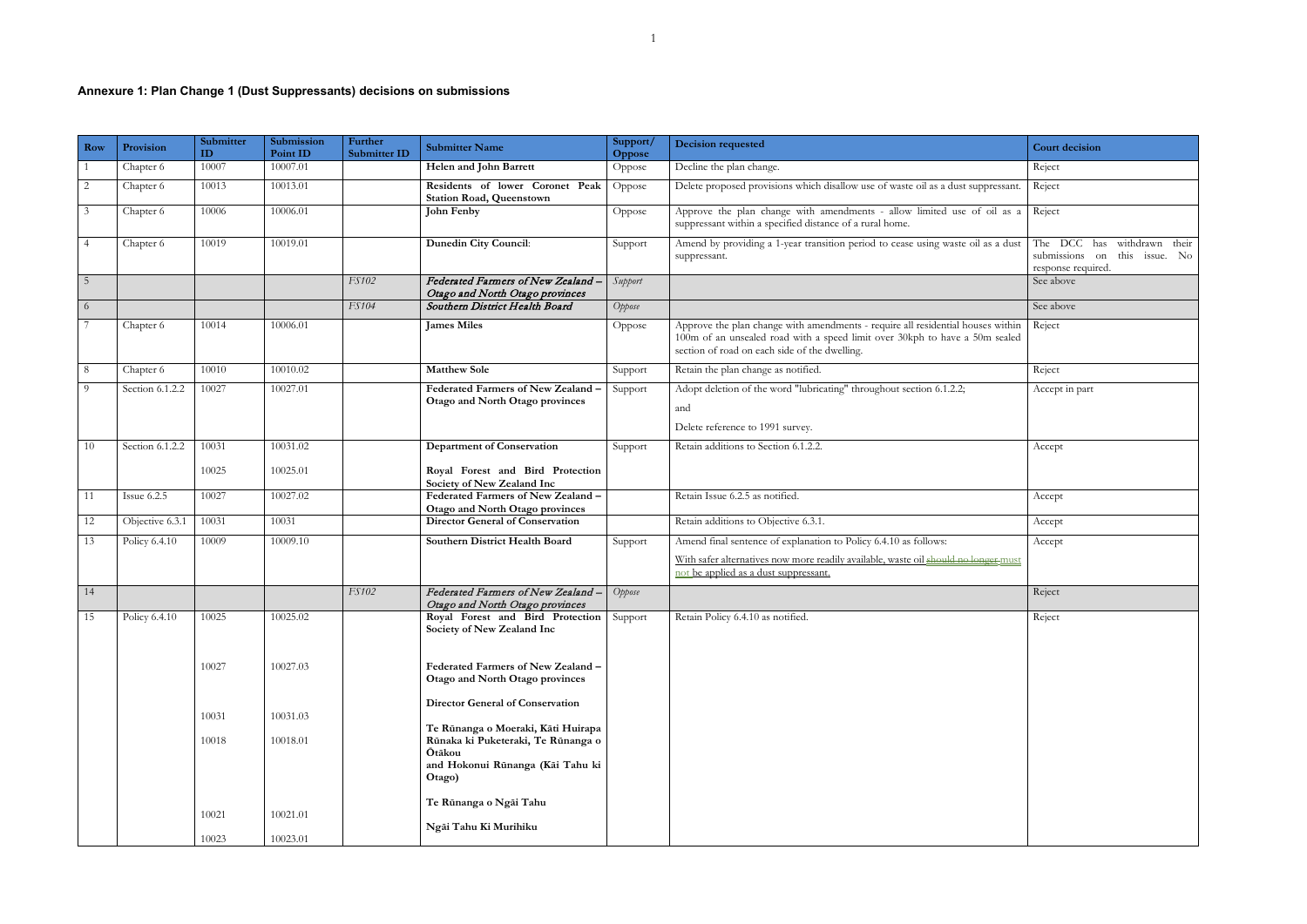| Row | Provision                   | Submitter<br>ID | Submission<br>Point ID | Further<br>Submitter ID | <b>Submitter Name</b>                                                            | Support/<br>Oppose          | <b>Decision requested</b>                                                                                                                                                                                                                                                                                                                                                                                            | <b>Court decision</b> |
|-----|-----------------------------|-----------------|------------------------|-------------------------|----------------------------------------------------------------------------------|-----------------------------|----------------------------------------------------------------------------------------------------------------------------------------------------------------------------------------------------------------------------------------------------------------------------------------------------------------------------------------------------------------------------------------------------------------------|-----------------------|
| 16  | Methods 6.5.6<br>and 6.5.23 | 10027           | 10027                  |                         | Federated Farmers of New Zealand -<br>Otago and North Otago provinces            | Support                     | Retain Methods 6.5.6 and 6.5.23 as notified.                                                                                                                                                                                                                                                                                                                                                                         | Accept                |
|     |                             | 10025           | 10025.03               |                         | Royal Forest and Bird Protection<br>Society of New Zealand Inc                   |                             |                                                                                                                                                                                                                                                                                                                                                                                                                      |                       |
|     |                             | 10031           | 10031                  |                         | <b>Director General of Conservation</b>                                          |                             |                                                                                                                                                                                                                                                                                                                                                                                                                      |                       |
|     |                             |                 |                        |                         | <b>Beatrice</b> Lee                                                              |                             |                                                                                                                                                                                                                                                                                                                                                                                                                      |                       |
| 17  | Rule 6.6.2                  | 10030           | 10030.01               |                         |                                                                                  | Support in<br>part          | Amend Rule 6.6.2 to require councils to provide another form of dust suppressant<br>that is not toxic.                                                                                                                                                                                                                                                                                                               | Reject                |
| 18  | Rule 6.6.2                  | 10025           | 10025.04               |                         | Royal Forest and Bird Protection<br>Society of New Zealand Inc                   | Support in<br>part          | Amend Rule 6.6.2(c) and (d) as follows:                                                                                                                                                                                                                                                                                                                                                                              | Accept in part        |
|     |                             |                 |                        |                         |                                                                                  |                             | (c) The discharge does not produce an objectionable odour, or a conspicuous oil<br>or grease film, scum or foam in any:<br>(i) Lake, river or Regionally Significant Wetland; or<br>(ii) Drain or water race that flows to a lake, river, Regionally Significant<br>Wetland or coastal marine area; or<br>(iii) Bore or soak hole; and<br>(d) The discharge is not undertaken in a manner that results in ponding or |                       |
|     |                             |                 |                        |                         |                                                                                  |                             | overland flow that enters any:<br>(i) Lake, river, Regionally Significant Wetland or coastal marine area; or                                                                                                                                                                                                                                                                                                         |                       |
|     |                             |                 |                        |                         |                                                                                  |                             | (ii) Drain or water race that goes to any lake, river, Regionally Significant<br>Wetland or coastal marine area.                                                                                                                                                                                                                                                                                                     |                       |
| 19  |                             |                 |                        | FS102                   | Federated Farmers of New Zealand<br>Otago and North Otago provinces              | Oppose                      |                                                                                                                                                                                                                                                                                                                                                                                                                      | Reject in part        |
| 20  |                             |                 |                        | FS103                   | Otago Fish and Game and Central<br>South Island Fish and Game                    | Support                     |                                                                                                                                                                                                                                                                                                                                                                                                                      | Accept in part        |
| 21  |                             |                 |                        | FS106                   | Kāi Tahu ki Otago                                                                | Support                     |                                                                                                                                                                                                                                                                                                                                                                                                                      | Accept in part        |
| 22  | Rule 6.6.2                  | 10031           | 10031.05               |                         | <b>Department of Conservation</b>                                                | Support in<br>part          | Retain additions, and delete from Rule $6.6.2(c)(i)$ and $(ii)$ and $(d)(i)$ and $(ii)$ :<br>"Regionally Significant" and replace with "natural"                                                                                                                                                                                                                                                                     | Accept                |
| 23  |                             |                 |                        | FS102                   | Federated Farmers of New Zealand - Support in<br>Otago and North Otago provinces | part                        |                                                                                                                                                                                                                                                                                                                                                                                                                      | Accept                |
| 24  |                             |                 |                        | FS103                   | Otago Fish and Game and Central<br>South Island Fish and Game                    | Support                     |                                                                                                                                                                                                                                                                                                                                                                                                                      | Accept                |
| 25  |                             |                 |                        | FS104                   | Southern District Health Board                                                   | Oppose                      |                                                                                                                                                                                                                                                                                                                                                                                                                      | Reject                |
| 26  |                             |                 |                        | <b>FS105</b>            | Royal Forest and Bird Society                                                    | Support                     |                                                                                                                                                                                                                                                                                                                                                                                                                      | Accept                |
| 27  |                             |                 |                        | FS106                   | Kāi Tahu ki Otago                                                                | Support                     |                                                                                                                                                                                                                                                                                                                                                                                                                      | Accept                |
| 28  | Rule 6.6.2                  | 10029           | 10029.02               |                         | <b>Lynne Stewart</b>                                                             | Support                     | Retain Rule 6.6.2 as notified.                                                                                                                                                                                                                                                                                                                                                                                       | Reject                |
|     |                             | 10031           | 10031.04               |                         | <b>Director General of Conservation</b>                                          |                             |                                                                                                                                                                                                                                                                                                                                                                                                                      |                       |
|     |                             | 10009           | 10009.02               |                         | Southern District Health Board                                                   |                             |                                                                                                                                                                                                                                                                                                                                                                                                                      |                       |
|     |                             | 10018           | 10018.02               |                         | Kāi Tahu ki Otago                                                                |                             |                                                                                                                                                                                                                                                                                                                                                                                                                      |                       |
|     |                             | 10021           | 10021.02               |                         | Te Rūnanga o Ngāi Tahu                                                           |                             |                                                                                                                                                                                                                                                                                                                                                                                                                      |                       |
|     |                             | 10023           | 10023.02               |                         | Ngāi Tahu Ki Murihiku                                                            |                             |                                                                                                                                                                                                                                                                                                                                                                                                                      |                       |
|     |                             | 10027           | 10027.04               |                         | Federated Farmers of New Zealand -                                               |                             |                                                                                                                                                                                                                                                                                                                                                                                                                      |                       |
|     |                             |                 |                        |                         | Otago and North Otago provinces                                                  |                             |                                                                                                                                                                                                                                                                                                                                                                                                                      |                       |
| 29  | Rule 6.6.3                  | 10027           | 10027.05               |                         | Federated Farmers of New Zealand -                                               | $\overline{\text{Support}}$ | Retain Rule 6.6.3 as notified. – Although consideration of the matter as a restricted   Accept in part                                                                                                                                                                                                                                                                                                               |                       |